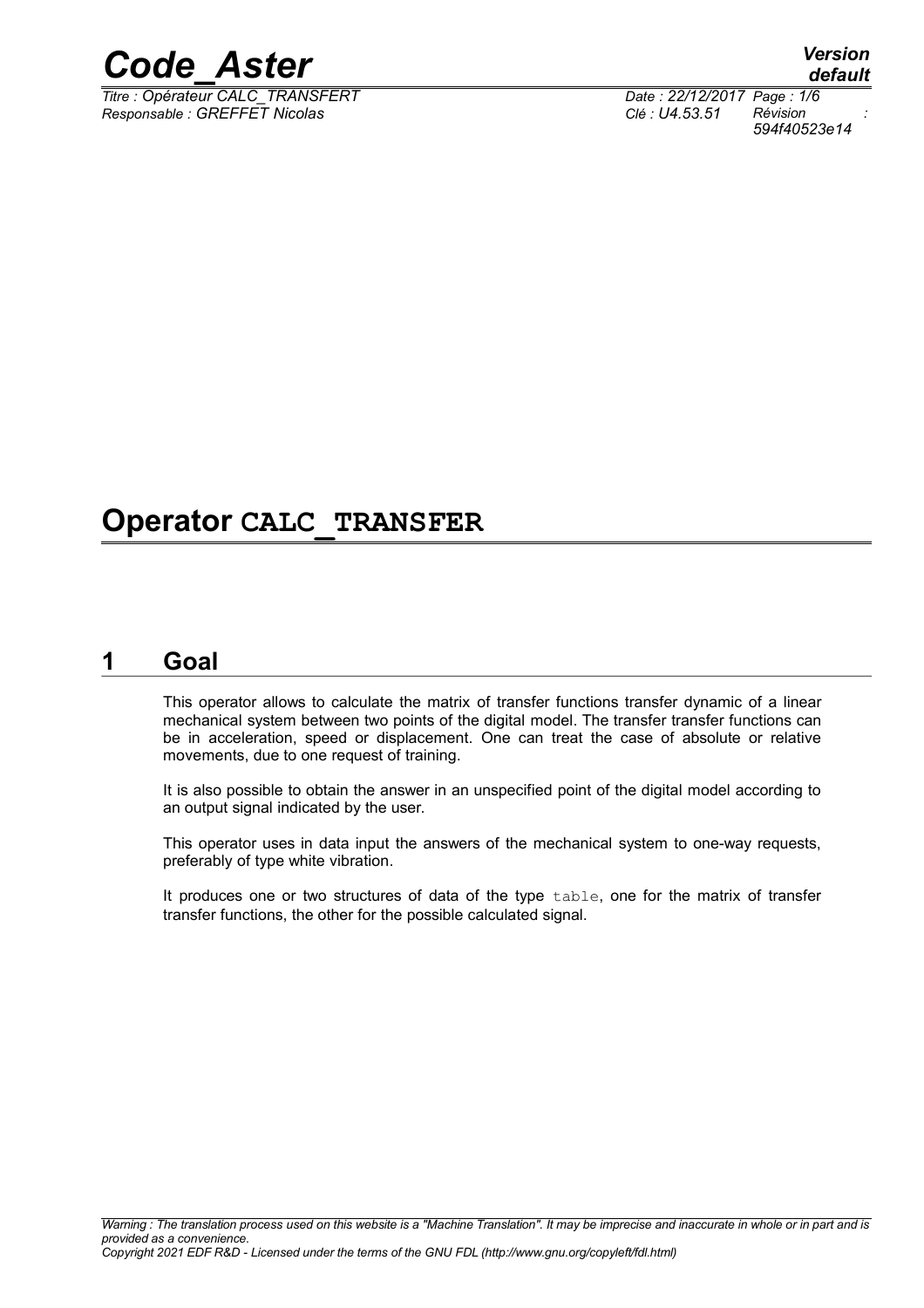*Titre : Opérateur CALC\_TRANSFERT Date : 22/12/2017 Page : 2/6 Responsable : GREFFET Nicolas Clé : U4.53.51 Révision :*

## *default*

*594f40523e14*

## **2 Syntax**

CALC\_TRANSFERT (

|   | RESULTAT $X = resu x$ ,                                                                              |                                                                                                                            | [dyna trans]<br>/ [dyna_harmo]<br>/ [harm_gene]<br>/ [tran_gene]   |
|---|------------------------------------------------------------------------------------------------------|----------------------------------------------------------------------------------------------------------------------------|--------------------------------------------------------------------|
|   | RESULTAT $Y = resu y$ ,                                                                              |                                                                                                                            | / [dyna trans]<br>/ [dyna_harmo]<br>/ [harm_gene]<br>/ [tran_gene] |
| ♦ | RESULTAT $Z = \text{resu } z,$                                                                       |                                                                                                                            | / [dyna trans]<br>/ [dyna_harmo]<br>/ [harm_gene]<br>/ [tran_gene] |
|   |                                                                                                      | NOM CHAM = $/$ 'ACCE',<br>/ 'QUICKLY',<br>/ $'$ DEPL',                                                                     |                                                                    |
|   | $ENTRY = F$ (<br>GROUP $NO = grnO$ ,<br>$\,$ ,                                                       |                                                                                                                            | [gr noeud]                                                         |
|   | $EXIT = F$<br>$\bullet$ GROUP NO = grno,<br>$\,$ ,                                                   |                                                                                                                            | [gr noeud]                                                         |
| ♦ |                                                                                                      | REFERENCE MARK $=$ / $'$ ABSOLUTE'                                                                                         |                                                                    |
|   |                                                                                                      | / 'RELATIVE',                                                                                                              | [DEFECT]                                                           |
|   |                                                                                                      | TRAINING = $_F$ (<br>$DX = entr x,$<br>$DY = entr y,$<br>$DZ = entr z,$ ),<br>♦                                            | [function]<br>[function]<br>[function]                             |
| ♦ | $SICNAL =$<br>MESURE X<br>MESURE Y<br>MESURE <sup>-</sup> Z<br>$\Diamond$<br>TABLE RESU<br>TYPE RESU | F (<br>$=$ f x,<br>$=$ $f_y$ ,<br>$=$ $f_2$ ,<br>$=$ CO ('table'), ),<br>$=$<br>/ 'TEMPORAL',<br>$\sqrt{2}$<br>'HARMONIC', | [function]<br>[function]<br>[function]<br>[table]<br>[DEFECT]      |
|   |                                                                                                      |                                                                                                                            |                                                                    |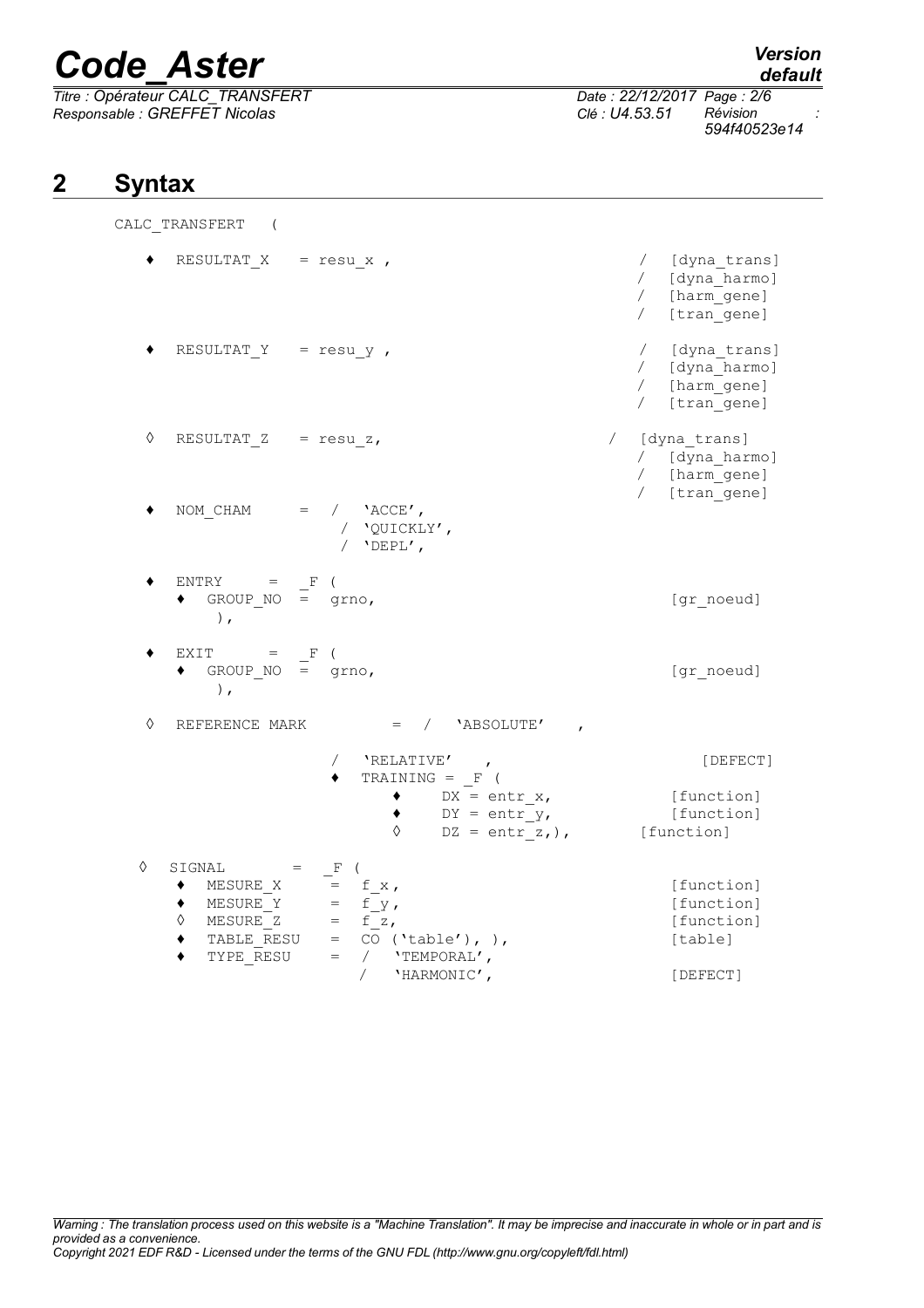*Titre : Opérateur CALC\_TRANSFERT Date : 22/12/2017 Page : 3/6 Responsable : GREFFET Nicolas Clé : U4.53.51 Révision :*

*594f40523e14*

### **3 Description of the macro order and preliminary stages**

The operator CALC TRANSFERT allows to calculate the matrix dynamic transfer function transfer between two points of the structure (entered => left). It also makes it possible to the user to determine the signal in a point of the structure (as starter) knowing the signal in another point of the structure (at exit).



Sollicitation inconnue

Figure 1 – Representation schematic of the use of the macro order

Prior to the use of the order, the user must carry out several linear dynamic calculations under one-way request. For example if the study is in 3D (resp. 2D), it must carry out 3 calculations (resp. 2 calculations) exciting one of the three (resp. 2) directions. It is preferable to carry out these dynamic calculations via a mono-directional white vibration.

Dynamic calculations must be carried out with the same list of frequencies if calculation is harmonic and with the same list of moments if calculation is transitory. For a transitory calculation, the user must take care to have a list of moments to constant step. In the contrary case an error message will be transmitted to him because the transform of Fourier necessary to various calculations requires a constant step.

Dynamic calculations will have to be in the same way standard, that is to say  $tran$  gene, that is to say harm gene, that is to say dyna trans or dyna harmo.

When the user must inform the functions of training and/or the signals measured, it is preferable that the latter are discretized on the same list of frequencies (case of a harmonic calculation) or on the same list of time (case of a transitory calculation).

### **4 Operands**

#### **4.1 ConceptS createdS by the order**

This order creates at exit a concept of the type table. It is possible to also leave a second table containing the signals corresponding to dynamic stress (as starter) calculated using the measured signals (at exit).

The first concept produces whatever the use of the macro-order by the user is one table who contains the data of the matrix transfer functions transfer arranged as follows:

- The first column corresponds to the frequencies (FREQ);
- The following ones correspond to the components of the matrix arranged in the order by lines  $H_{xx}$ ,  $H_{xy}$ ,  $H_{xz}$ ,  $H_{yx}$ ,  $H_{yy}$ ,  $H_{yz}$ ,  $H_{zx}$ ,  $H_{zy}$  and  $H_{zz}$  . In the case 2D, one will have  $H_{xx}$ ,  $H_{xy}$ ,  $H_{yx}$  and  $H_{yy}$ .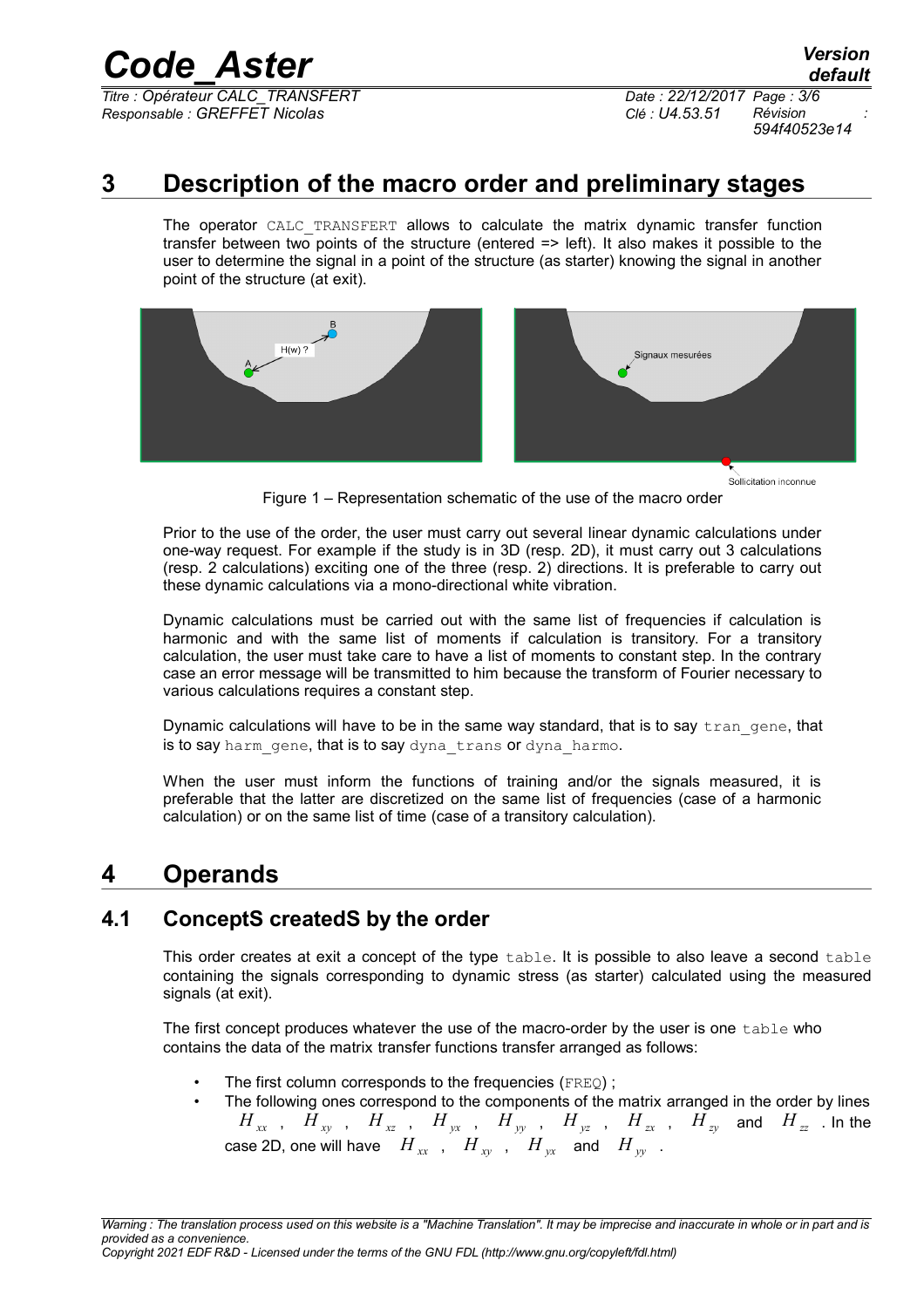*Titre : Opérateur CALC\_TRANSFERT Date : 22/12/2017 Page : 4/6*

*Responsable : GREFFET Nicolas Clé : U4.53.51 Révision : 594f40523e14*

$$
\mathbf{H}(\omega) = \begin{vmatrix} H_{xx} & H_{xy} & H_{xz} \\ H_{yx} & H_{yy} & H_{yz} \\ H_{zx} & H_{zy} & H_{zz} \end{vmatrix}
$$

#### **4.2 Operands RESULTAT\_X, RESULTAT\_Y and RESULTAT\_Z**

RESULTAT  $X = \text{resu }x$ 

Name of the concept of the type Resultat for which dynamic calculation linear was carried out with a request one-way according to *x* .

$$
\bullet \quad \text{RESULTAT Y} \quad = \quad \text{resu y}
$$

Name of the concept of the type Resultat for which linear dynamic calculation was carried out with an one-way request according to  $v$ .

◊ RESULTAT\_Z = resu\_z

Name of the concept of the type Resultat for which linear dynamic calculation was carried out with an one-way request according to *z* .

#### **Note:**

*Only the structures result of the type dyna\_trans , dyna\_harmo , tran\_gene and harm\_gene can be well informed in these operands.*

*The calculations produced by the operators of dynamics and who are to be informed in the operands RESULTAT\_X , RESULTAT\_Y and RESULTAT\_Z must be in the same way standard: dyna\_trans , or dyna\_harmo or tran\_gene or harm\_gene.*

#### **4.3 Operand NOM\_CHAM**

 $NOM$  CHAM = nomcha

Reference symbol of the field which one wishes to extract from dynamic calculations linear realized as a preliminary by the user and informed in the operands  $RESULTATX$ , RESULTAT Y and RESULTAT Z.

The possible names of the field are: 'DEPL','QUICKLY'and'ACCE'.

#### **Note:**

*Various functions indicated by the user such as the functions of training indicated in the word-key TRAINING or functions measured well informed in the keyword SIGNAL will have to be of the same type as nomcha.*

#### **4.4 Operand REFERENCE MARK**

REFERENCE MARK =  $/$  'ABSOLUTE' /'RELATIVE'

This obligatory operand makes it possible to inform the type of answer calculated by the dynamic operators. If the reference mark is RELATIVE (for one linear dynamic calculation moving relative), then the user must inform the signal of training in the keyword TRAINING (see paragraph 4.5).

#### **4.5 Keyword factor TRAINING**

*Warning : The translation process used on this website is a "Machine Translation". It may be imprecise and inaccurate in whole or in part and is provided as a convenience. Copyright 2021 EDF R&D - Licensed under the terms of the GNU FDL (http://www.gnu.org/copyleft/fdl.html)*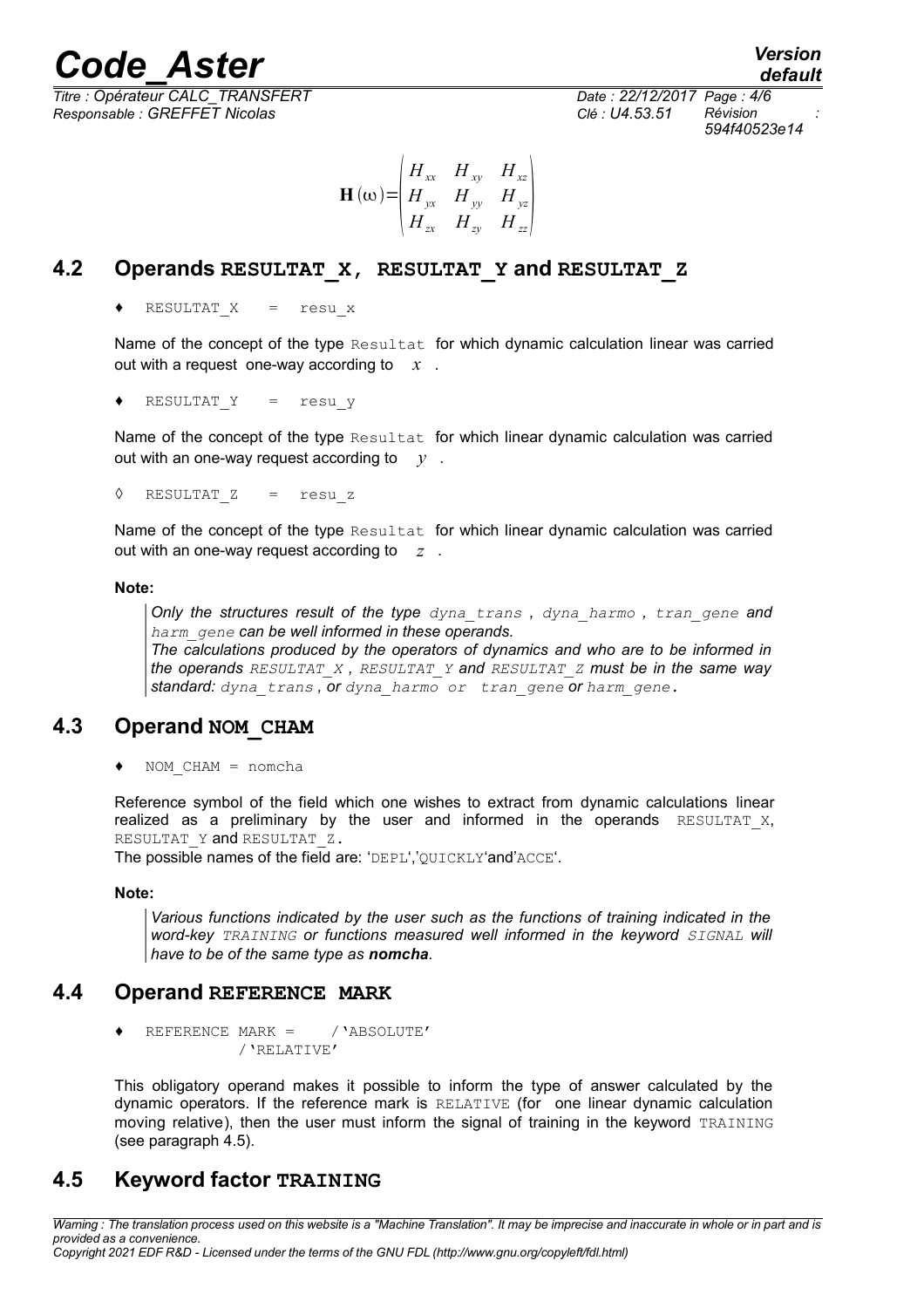*Titre : Opérateur CALC\_TRANSFERT Date : 22/12/2017 Page : 5/6 Responsable : GREFFET Nicolas Clé : U4.53.51 Révision :*

*594f40523e14*

The keyword factor TRAINING allows to inform the requests of training having been used to carry out various linear dynamic calculations moving relative.

#### **Note:**

*Various functions of training indicated in the word-key TRAINING will have to be of the same type as nomcha* ('DEPL','QUICKLY'or'ACCE')*.*

#### **4.5.1 Operands DX, DY and DZ**

 $DX = entr x$ 

This operand makes it possible to inform the one-way request (according to the direction *x* ) used for pRdynamic emier calculation.

 $DY = entr$  y

This operand makes it possible to inform the one-way request (according to the direction *y* ) used p our the second dynamic calculation.

◊ DZ = entr\_z

This operand makes it possible to inform the one-way request (according to the direction *z* ) used for the third dynamic calculation.

#### **4.6 Keywords factor ENTRY and EXIT**

#### **4.6.1 Operand GROUP\_NO**

 $GROUP NO = qrno$ 

The obligatory keywords factor ENTRY and EXIT allow to inform the name of a group of node (grno, container only one node) onSwhichS carryNT the extraction of the field 'DEPL'or'QUICKLY'or'ACCE'.

$$
\underline{E}(w) \longrightarrow \boxed{\underline{H}(w)} \longrightarrow \underline{S}(w)
$$

#### **4.7 Keyword factor SIGNAL**

This keyword factor (optional) makes it possible to determine the dynamic stress (as starter) having led to the measured signals (at exit) indicated by the user in the keyword factor SIGNAL.

#### **4.7.1 Operands MESURE\_X, MESURE\_Y and MESURE\_Z**

```
\triangleleft MESURE X = f x
```
This operand makes it possible to inform the signal measured according to the direction *x* .

```
\blacklozenge MESURE Y = f y
```
This operand makes it possible to inform the signal measured according to the direction *y* .

```
\Diamond MESURE Z = f z
```
This operand makes it possible to inform the signal measured according to the direction *z* .

*Warning : The translation process used on this website is a "Machine Translation". It may be imprecise and inaccurate in whole or in part and is provided as a convenience.*

*Copyright 2021 EDF R&D - Licensed under the terms of the GNU FDL (http://www.gnu.org/copyleft/fdl.html)*